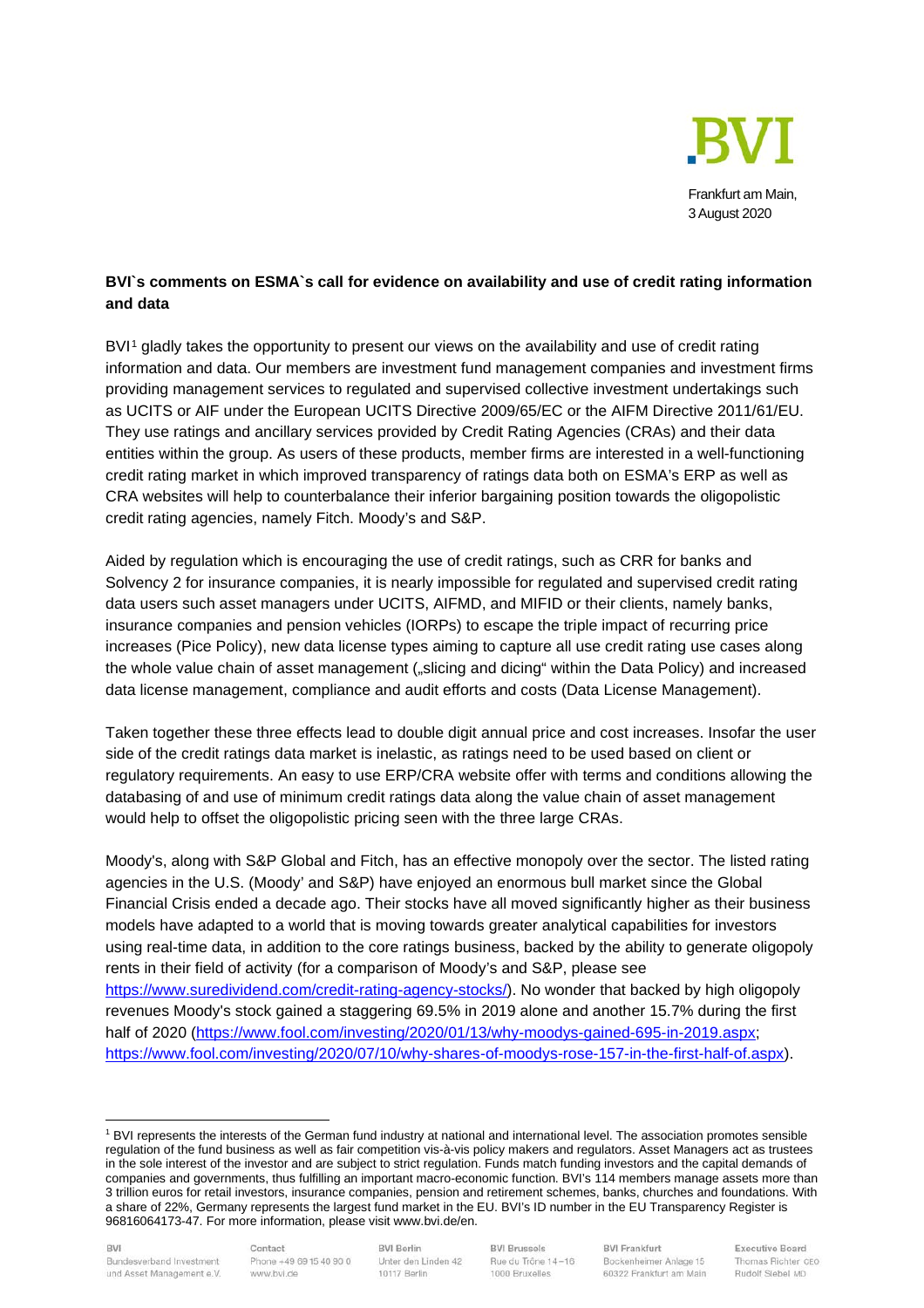

It is noteworthy that similar rating data Price and Data Policies have not been implemented by e.g. Morningstar/DBRS and Scope which do not enjoy a dominant position in this market.

In a nutshell we focus on the following aspects in our responses to the call for evidence to improve the usability and acceptance of the ERP and the CRA (regulatory) websites:

- allow for access to and download/datafeed of a defined issue ratings list in standardised, structured, machine readable formats,including date, rating level, issue /ISIN, and/or issuer/ deposit taker /guarantor (LEI)
- define free use of ratings data of both CRA website and ERP data, also through market data distributors (MDD) and vendors, as users may not want directly asses the website to avoid maintaining new IT interfaces.
- no (wholesale) redistribution of the ERP/CRA rating databases required- only limited use on the ratings required on actual or researched portfolio holdings of clients.
- secure confirmation of license free internal and external use of basic rating data, at a minimum including regulatory reporting, encompassing direct as well as indirect reporting, e.g. asset manager to insurer/bank for Solvency 2 /CRR reporting purposes on assets held for such investors.
- delete disclaimers on ERP/CRA websites referencing licenses based on possible IP rights, and narrow the scope of "derived data" or "manipulated data" licenses - No such license should be allowed for products and services which are based on free to use CRA website or ERP data. A case at hand is in the context of Solvency 2 the calculation of the CQS score for holdings based on ERP rating information.
- repeal CRAs Terms and Conditions (ToC) which do not clearly allow for use of ratings data obtained from (all) CRA websites internally and in client / regulatory reporting.
- introduce MiFID type protection in terms of pricelist and cost of data production disclosure as well as introduction of cost based pricing requirements on CRA ancillary, including data, services.

We limit our answers to section 7 of the Questionnaire.

## **7. Questionnaires**

## **7.1 Questionnaire A for users and potential users of credit rating data**

## **7.1.1 Background information**

Q1 Name of respondent or organisation

BVI German Fund Association

Q2 Country of residence

#### Germany

Q3 Type of stakeholder (Supervisory authority; other public authority; industry association; bank; insurance undertaking; investment firm; asset manager; NGO)

Industry association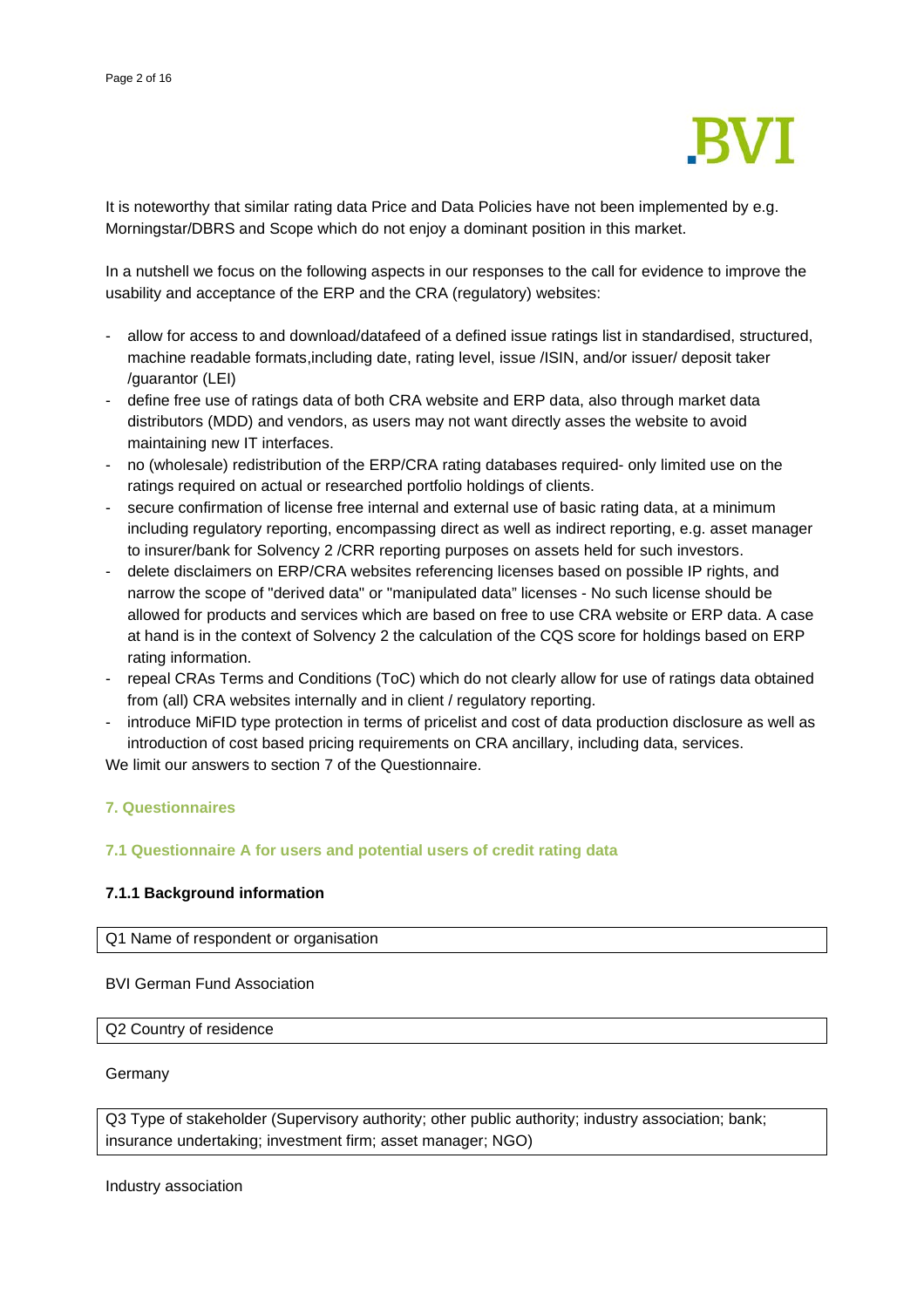

Q4 If applicable, please provide an estimate of the organisation's annual turnover in the financial year 2019.

N.A. For BVI's EU lobbying budget please see the EU Transparency Register.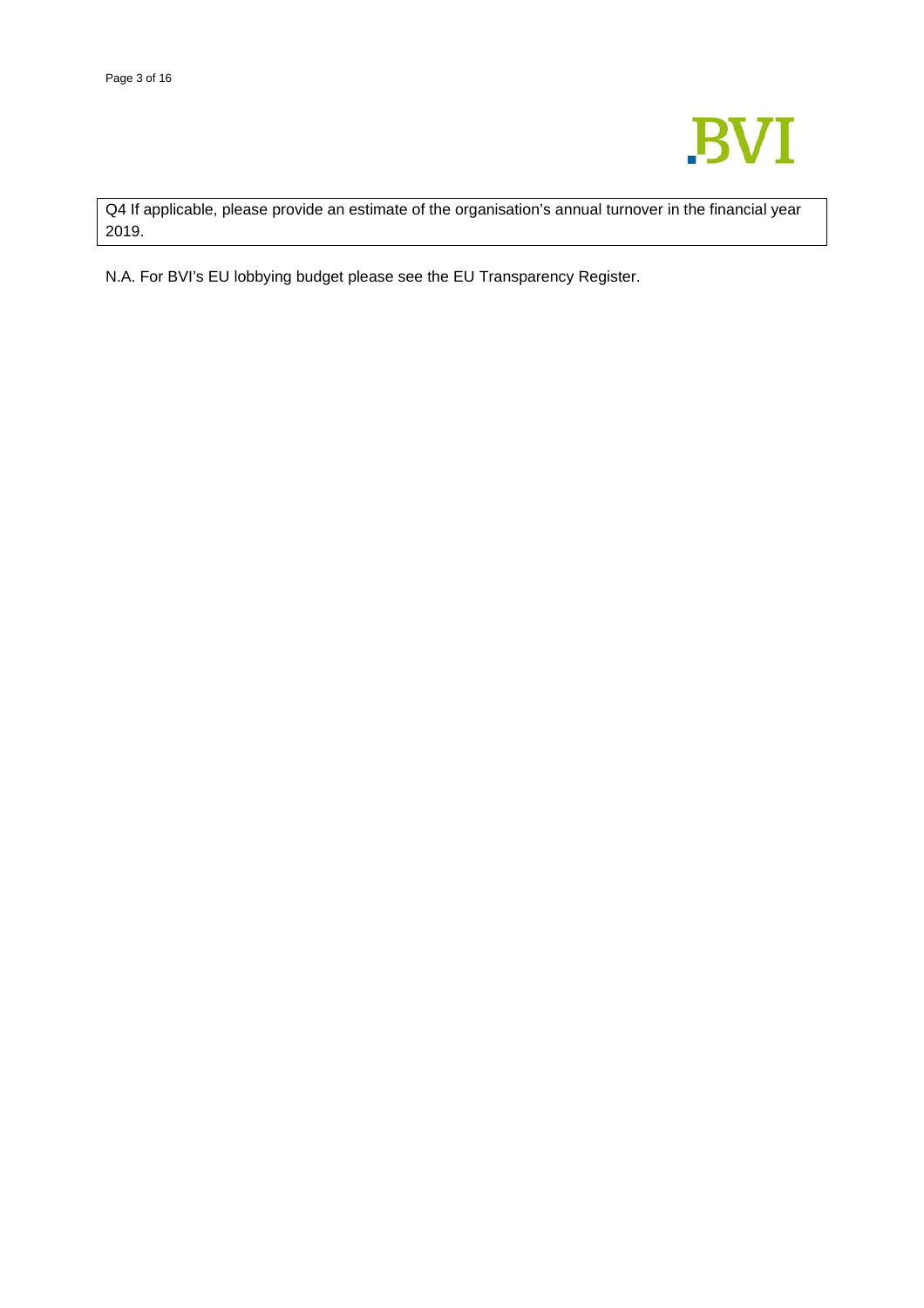

#### **7.1.2 Activities in which credit ratings are used as an input**

Q5 Please describe in as much detail as you can, each of the main activities for which you use credit ratings as an input (e.g. risk management, investment strategy, market research, supervision, etc). Subsequently, please answer the following questions for each of the described activities:

Both AIF and UCITS are required by EU regulation not to rely exclusively on credit ratings. However, credit ratings are an important input factor in internal management processes, not the least because of (regulated) client requirements. Based on their responses, we can discern the following broad use cases for the use of credit ratings data within our membership of regulated fund management companies:

### **1. Fund portfolio management (FM)**

Credit ratings are used in the allocation and management of assets in accordance with the set of investment strategy of the fund. Some members use weighted or average rating scores based on the available S&P, Moody´s und Fitch ratings of the issue or if this is information is lacking the rating of the issuer/counterparty/deposit taker/guarantor of an issue. This "second-best" approach is supported by banking regulation as it enables a consistent ratings view across the portfolio.

### **2. Fund risk management (FR)**

Fund management companies are required by regulation to implement a holistic risk management process which implicitly requires the use of ratings in at least two areas. Firstly, ratings are input factors in the internal credit assessment process, especially on issuers which are not covered in detail by internal research departments. Additional monitoring is required at times of market stress such as Covid-19 in order to correctly anticipate "fallen angel"(downgrade below investment grade) situations or other rating actions. Ratings are also relevant input factors for the determination of market risk metrics, e.g. the fixing of interest rate curves.

#### **3. Investment Controlling (IC)**

The IC activities comprise the monitoring of UCITS and AIF investment limits in terms of eligible assets and risk diversification as set in the German Capital Investment Code (KAGB, Derivate-Verordnung) or contract based limits agreed with institutional clients. Banking clients require a look-through approach on the credit risk weightings of the fund assets according to CRR based on the short- or long-term rating of the issue which in the end determine the bank's capital requirement on its fund investments.

Additionally, LCR requirements allow for the use of certain instruments only based on their ratings. The calculation can usually be done by the fund as it is a prerequisite for the correct implementation of the contractually agreed investment strategy.

According to the German National Competent Authority BaFin supervisory risk management guidelines for bank (MaRisk) capital must be held to cover for certain (spread) risks which must be quantified based on the available ratings.

Similar requirements exist in case of insurance clients investing in regulated investment funds under EU Solvency 2 and implementing German law (VAG). Insurers need the ratings on the bond allocation of both retail (e.g. UCITS) as well as the mainstay of the German fund industry, i.e. the institutional funds ("Spezialfonds"-AIF). Not rated investments are only allowed under a de-minimis approach. For Solvency 2 purposes the credit ratings must be converted to numerical "credit quality steps"(CQS). The required stress-test scenarios need to be calibrated on the basis of the mentioned CQS. Securitisations require at least two issue long-term ratings to allow for the calculation of the relevant credit quality steps.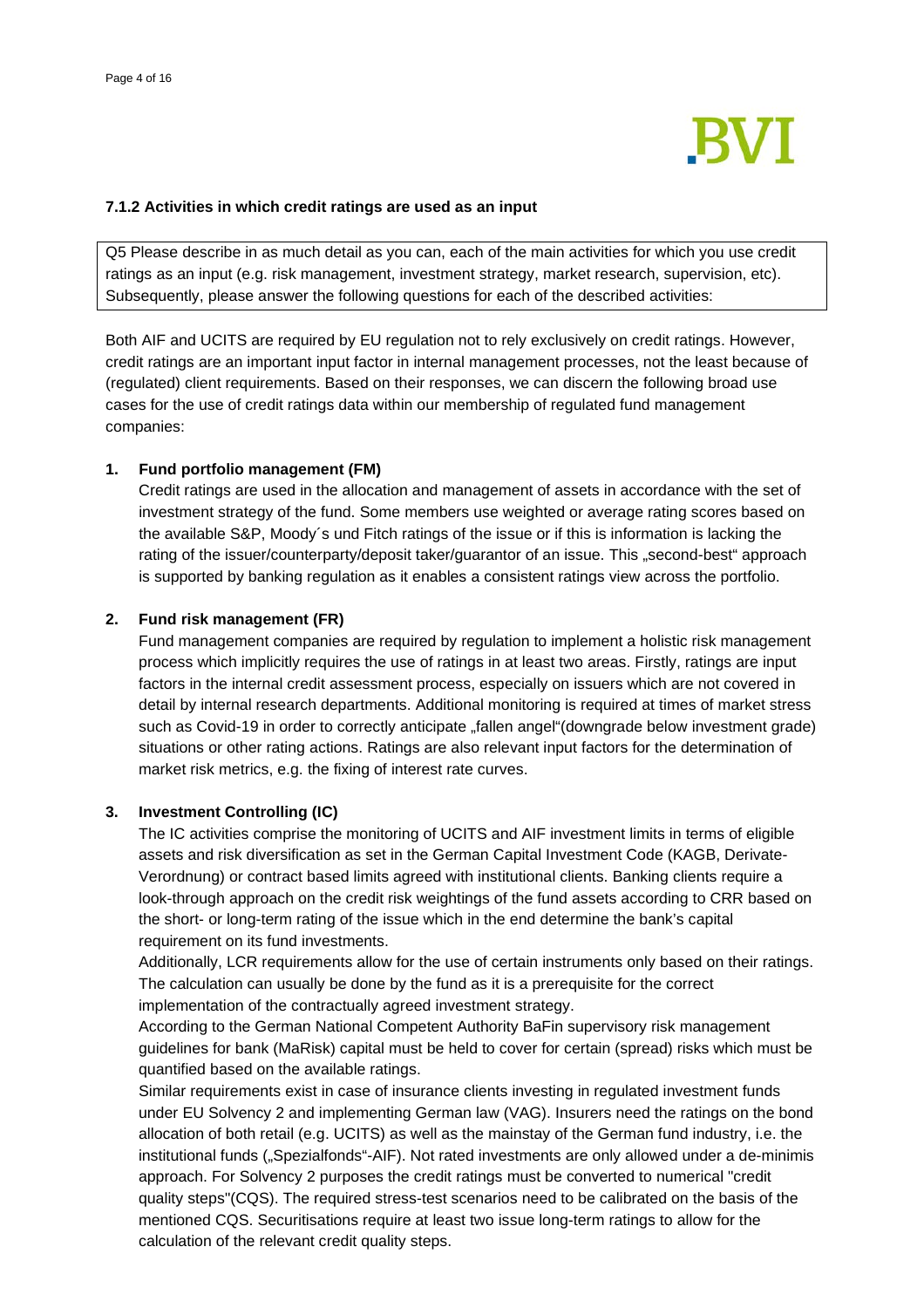

## **4. Reporting to clients and supervisory agencies (regulatory reporting – RR)**

Most fund managers provide their banking and insurance clients with reports to help them to implement their regulatory reporting obligations under CRR and Solvency 2. Such reports usually provide information on the respective portfolio, including individual ratings and/or CQS, as well as other aggregated data on a weekly, monthly, quarterly or annual basis. In case of fund holdings reporting to insurance companies there is a standard industry template called "TPT" made available by the FinDatEx platform[2.](#page-4-0) The use of TPT and all other FinDatEx templates is not compulsory, and they are provided to the industry free of charge and free of any intellectual property rights.

FinDatEx (Financial Data Exchange Templates) is a joint structure established by representatives of the European Financial services sector industry with the view to coordinate, organise and carry out standardisation work to facilitate the exchange of data between stakeholders in application of European Financial markets legislation, such as MiFID II, PRIIPs and Solvency 2. The joint FinDatEx structure was established by the European Fund and Asset Management Association (EFAMA), the European Banking Federation (EBF), Insurance Europe (link), the European Savings and Retail Banking Group (ESBG), the European Association of Cooperative Banks (EACB) and the European Structured Investment Products Association (EUSIPA). In October 2019, the European Association of Public Banks (EAPB) joined FinDatEx

Regulatory reporting requirements on funds and fund managers (AIFMD, MMFR) require ratings information as input factors on a credit quality view on the portfolio on the basis of various asset types/classes.

Ratings are included in client reporting to inform them inter alia on the portfolios credit risk structure. Some asset managers offer access to a secure database where institutional investors get access to and may download the reports with respect to their portfolio fund data. It should be stressed that portfolio holdings reporting covers only a specific number of rated issues or issuers and never the full rating universe. Therefore, it should be clear that only a limited amount of individual ratings/CQS is shared for information purposes with clients but never for commercially driven redistribution purposes.

# (**A) Is the activity necessary for your organisation to be able to fulfil a regulatory requirement (if so, please explain which one)?**

Yes, to implement regulatory requirements for fund management companies as well as of regulated fund clients, especially banks and insurance companies, as described above.

# **(B) Is the activity necessary for your organisation to be able to deliver a part of your core business (if so, please explain how)?**

Many clients of our members are regulated entities such as banks or insurance companies as well as other regulated investment funds (delegated portfolio management for AIF/UCITS/IORP).

They require information on the credit risk structure of their portfolio to be able to verify compliance with the investment guidelines of the portfolio. Additionally, credit ratings are quasi mandatory with respect to the monitoring of all Fixed Income investment strategies.

<span id="page-4-0"></span><sup>2</sup> https://findatex.eu/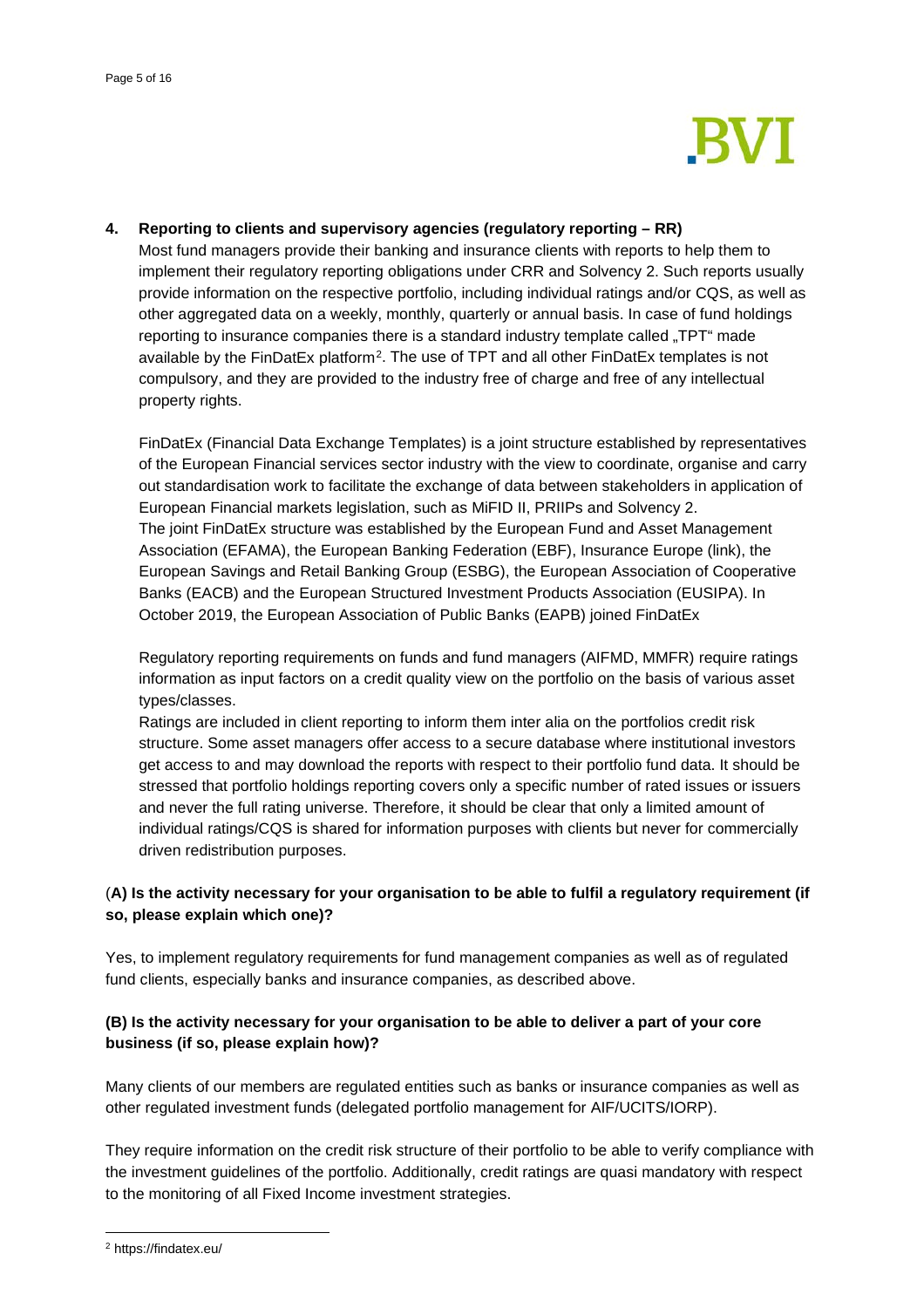

A complete internal credit risk measurement without external credit ratings is difficult to achieve as missing rating information needs to b be replaced with other credit quality proxy data or internal credit risk assessments. CRA ratings are used to benchmark internal credit risk assessment processes.

# **(C) How important are credit ratings in enabling to carry out this activity? (indispensable/important/desirable/optional. Please explain why).**

In regulatory/client reporting CRA ratings are indispensable because of regulatory or client requirements. In other activities such as FM, FR, IC external CRA ratings are important to supplement internal credit risk assessments at the fund management companies. Sometimes credit ratings on a small number of issuers or asset classes are indispensable if the fund management company does not have a fullblown internal credit assessment in place for specific assets. Ratings may be used also as a filter to narrow down a potential investment universe before the internal credit process is applied.

# (**D) Does this activity necessitate the transmission of credit rating data within your organisation and/or to third parties such as clients or public authorities (if so, please explain to whom, how and why)?**

Most fund managers provide their banking and insurance clients with reports to help them to implement their regulatory reporting obligations under CRR and Solvency 2 to NCAs (BaFin), EIOPA or the central bank in its role as banking supervisor (Bundesbank, ECB). Such reports usually provide information on the respective portfolio, including individual ratings and/or CQS, as well as other aggregated data on a monthly, quarterly or annual basis. In case of fund holdings reporting to insurance companies there is a standard industry template called "TPT" made available by the FinDatEx platform.. For the latest version, please see: [https://findatex.eu/news/37/findatex-platform-publishes-fifth-version-of-solvency-ii](https://findatex.eu/news/37/findatex-platform-publishes-fifth-version-of-solvency-ii-template)[template](https://findatex.eu/news/37/findatex-platform-publishes-fifth-version-of-solvency-ii-template)

Ratings are included in client reporting to inform them inter alia on the portfolios credit risk structure. Some fund managers offer access to a secure data vault which is accessible electronically and where institutional investors may download the reports (but not the ratings) with respect to their portfolio fund data. It should be stressed, however, that portfolio holdings reporting covers only a specific number of rated issues or issuers and never the full rating universe. Therefore, it should be clear that a limited amount of individual ratings/CQS or similar derived ratings is shared for information purposes but never for commercial redistribution purposes.

# **(E) For the purposes of this activity, what frequency of updates is necessary (real-time / lag of less than 15 minutes / daily / monthly / quarterly / other)?**

FM, FR, IC and sometimes client reporting require daily updates, also of the rating input into the respective management processes. For example, investment limits need to be checked permanently as they may be breached when market prices react to rating changes.

RR (CRR/Solvency 2) to banks and insurance companies could be generally made on a monthly basis.

# (**F) For the purposes of this activity, is there a specific software format in which you need to receive the data (e.g. XML, CSV, JSON, other). Please explain which and why?**

Ratings data are needed daily for thousands of issues and issuers requiring on the fund managers side easy to handle and full automated processes to collect, validate, transform to internal specifications,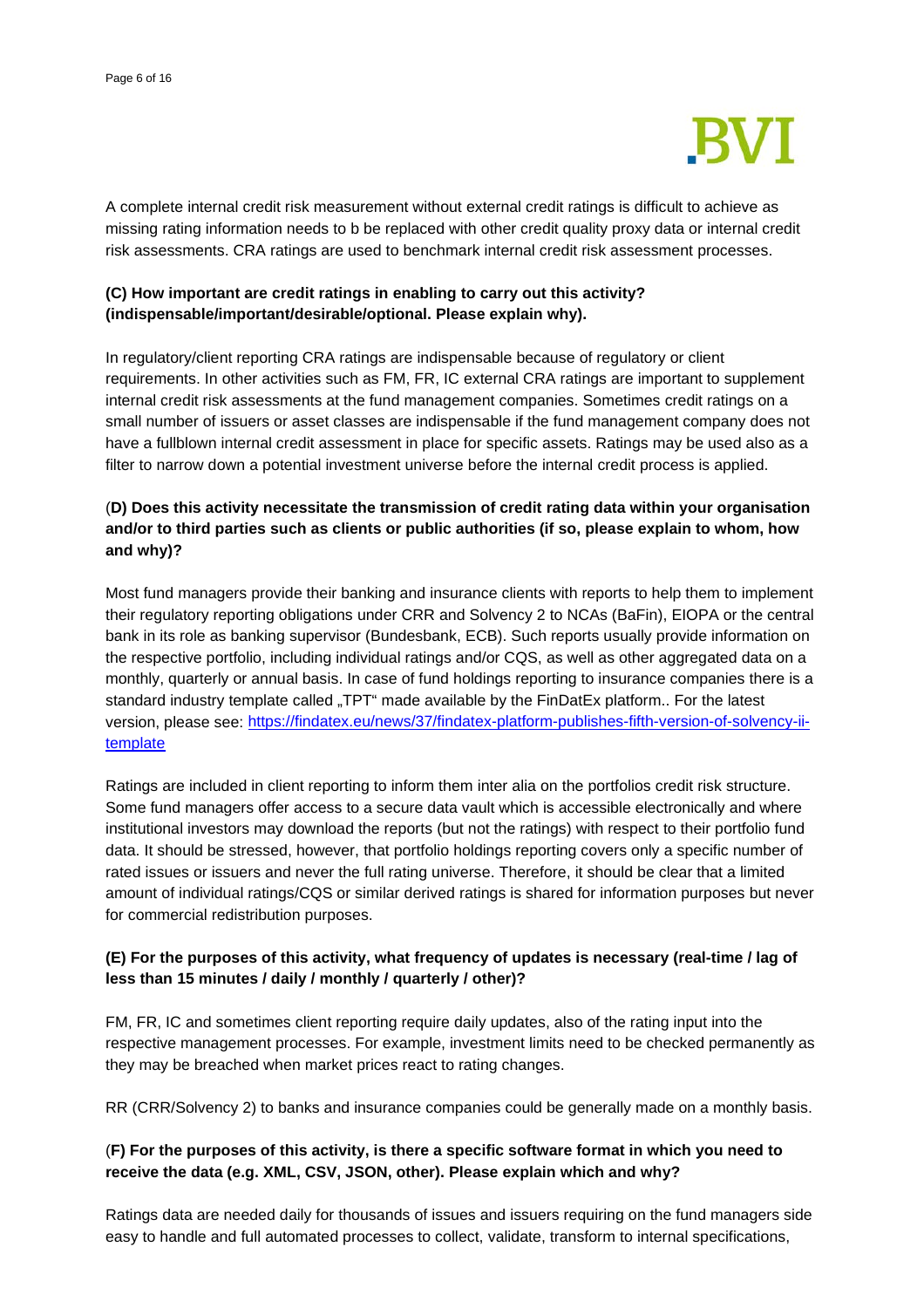

and ultimately processing of the rated issues data in various internal applications and external reporting. Our members in general are flexible with respect to the data formats and interfaces used. XML, CSV, JSON are all possible options.

It is important that the data obtained can be used freely in all internal and external (client and regulatory reporting) situations. CRA website data are usually view only and can be downloaded only on an individual rating basis. CRA websites in their current form are not fit for purpose for institutional investor and asset manager use as described above. CRA websites may be useful to assess the credit risk of small bond portfolios usually held by retail investors or for one-off academic studies on a static pool of bonds or the occasional single rating status inquiry by member firms.

# **(G) For the purposes of this activity, which specific data characteristics do you need and why (e.g. rated instrument ISIN, rated entity LEI, CRA LEI, date, solicitation status, endorsement status…)?**

Our members need a limited amount of information besides the rating levels/credit quality steps in order to be able to correctly identify the rated issue and/or issuer. They need ISIN (ISO6166), LEI (ISO17442), or other market identifiers if ISO identifiers are not available. However, the US CUSIP and the UK SEDOL identifiers are to be avoided because of associated data license and fee requirements by both S&P CGS and LSE. Additionally, the CRA LEI is required as not all fund managers and their clients use all rating agencies registered with ESMA, as well as the date of the rating to be able to track rating changes and to build rating histories.

## **(H) For the purposes of this activity, what other CRA information is indispensable (e.g. press releases, ratings reports, data models, methodologies, research papers etc.)?**

In IC and RR processes no additional information other than mentioned above (G) is needed. In FM /FR additional, usually methodology related information, is used such as "default-studies" on corporate bonds, transition matrices, methodology papers, data models, etc.

# **(I) For the purposes of this activity, which coverage of rated entities/instruments do you need (e.g. all German corporates, all instruments traded on regulated markets in the EU etc.).**

In general German fund managers invest globally and therefore need access to ratings on all rated (exchange listed) issues and all rated issuers for FM, FR purposes. For RR and IC purposes all fixed income ratings (issue and issuer rating) on all holdings in the managed funds and portfolios. Some of our members with a more limited investment universe may only need the ratings on the constituents of a broad-based fixed income indices e.g. Bloomberg Barclays Pan-European Aggregate or iBoxx Euro Corporates.

# **(J) For the purposes of this activity, which CRAs' credit ratings do you need and why (i.e. only some ESMA registered CRAs, all ESMA registered CRAs, all ESMA registered CRAs as well as one or more non-EU CRAs)?**

Most or our members need currently only a few of the ESMA registered CRA's, namely S&P, Moodys, Fitch as these are the CRAs most used by investors /clients use themselves. In rare cases few of our members report the use of Morningstar/DBRS, Scope and Creditreform ratings.

In the long-term all ESMA registered CRAs ratings should be available, not the least to increase their acceptance in the marketplace.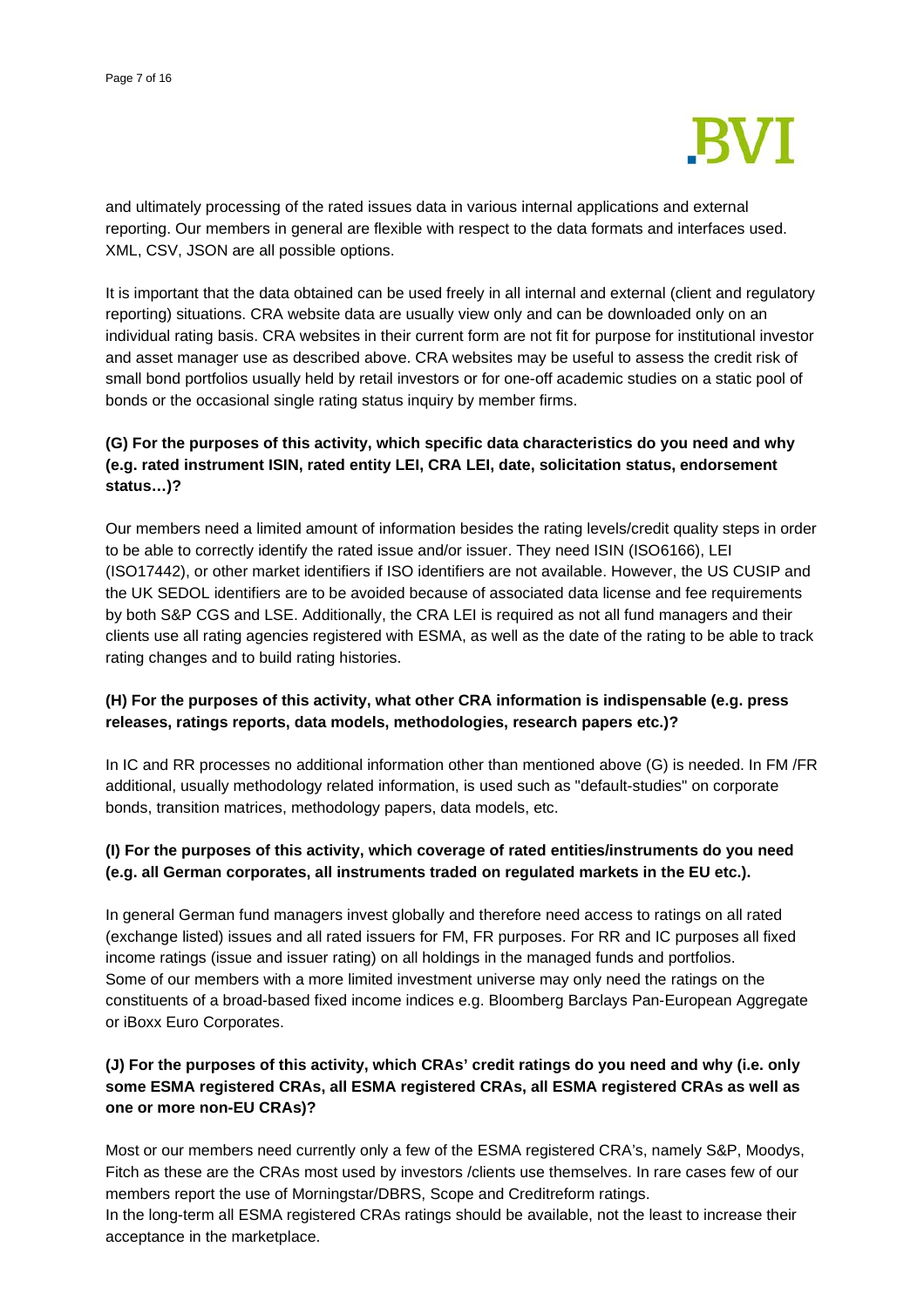

### **7.1.3 CRAs' websites – current use and potential changes**

Q6 Please indicate the level of use by you/your organisation (exclusive, primary, secondary, occasional, none) of the public website of CRAs, explaining why or why not you rely on CRAs' websites as your primary source of rating information. Please specify which CRAs' websites you use in practice.

In order for issue based credit ratings data to be usable in fund management daily practice is important that the data obtained can be used freely in all internal and external (especially in client and regulatory reporting) situations. CRA website use is occasional only, as data are usually allowed for "view only" and can be downloaded only on an individual rating basis. Most members therefore use payable CRA datafeeds in the absence of large number download possibilities on CRA websites. The CRA websites in their current form are not fit for institutional investor and asset manager use of rated issuance data as described above. CRA websites may be useful to assess the credit risk of small bond portfolios usually held by retail investors or for one -off academic studies on a static pool of bonds. Beyond rated issuance data, our members use the websites (primary) to download on a selective basis

information related to methodology, default studies or to address ad hoc information needs on specific issuers or asset classes to support FM, FR, IC processes. Usually access to information is at least restricted to registered user and often requires a payable data license.

Q7 Some CRAs recently changed the terms of use of the free public information disclosed on their websites, for example to permit internal use and use of credit ratings for regulatory reporting. Please explain what impact, if any, this has had on your use of the public websites of those CRAs?

If our members used rated issuance information in vast numbers in the past, either prohibitions to collect the information on the websites in an automated fashion and/or to use the ratings for internal use and/or external including regulatory reporting prevented in practice widespread use of CRA or ERP websites. In general both website and general data license terms and conditions (ToC) are difficult to find and understand. Also the application of the CRA's data ToC to data obtained from the ESMA website is not clear. Fitch, Moody's and S&P confirmed to us that license requirements apply to rated issuance data obtained from their websites or otherwise as detailed below. Exemptions apply to use of rated issuance data in direct regulatory reporting by regulated entities, but not in cases where the outsourced fund manager is preparing such reporting on the portfolios managed on behalf of its clients. The not dominant Morningstar/DBRS and Scope CRAs on the other hand largely allow for the free download and use of their rated issuance data in internal systems and all reports.

We asked four CRAs in July 2020 about their position on Q7 as follows:

**Could you confirm the ESMA Q7 statement and also please send the relevant terms and conditions for the CRA's websites please? Does this rule also apply to rating data obtained from the ESMA ERP or third party vendors?**

### • **DBRS answer:**

*Please see the link to the DBRS Morningstar website Terms and Conditions of Use: <https://www.dbrsmorningstar.com/terms-and-conditions/> All information is available to users upon registration free of charge. Our terms and conditions of usage of the free information disclosed in our website has not changed and there are no restrictions such as the ones highlighted in the consultation. We provide all the information required by ESMA for regulatory purposes and disclosure in the ERP platform. ESMA has their own terms and conditions of use of their platform.*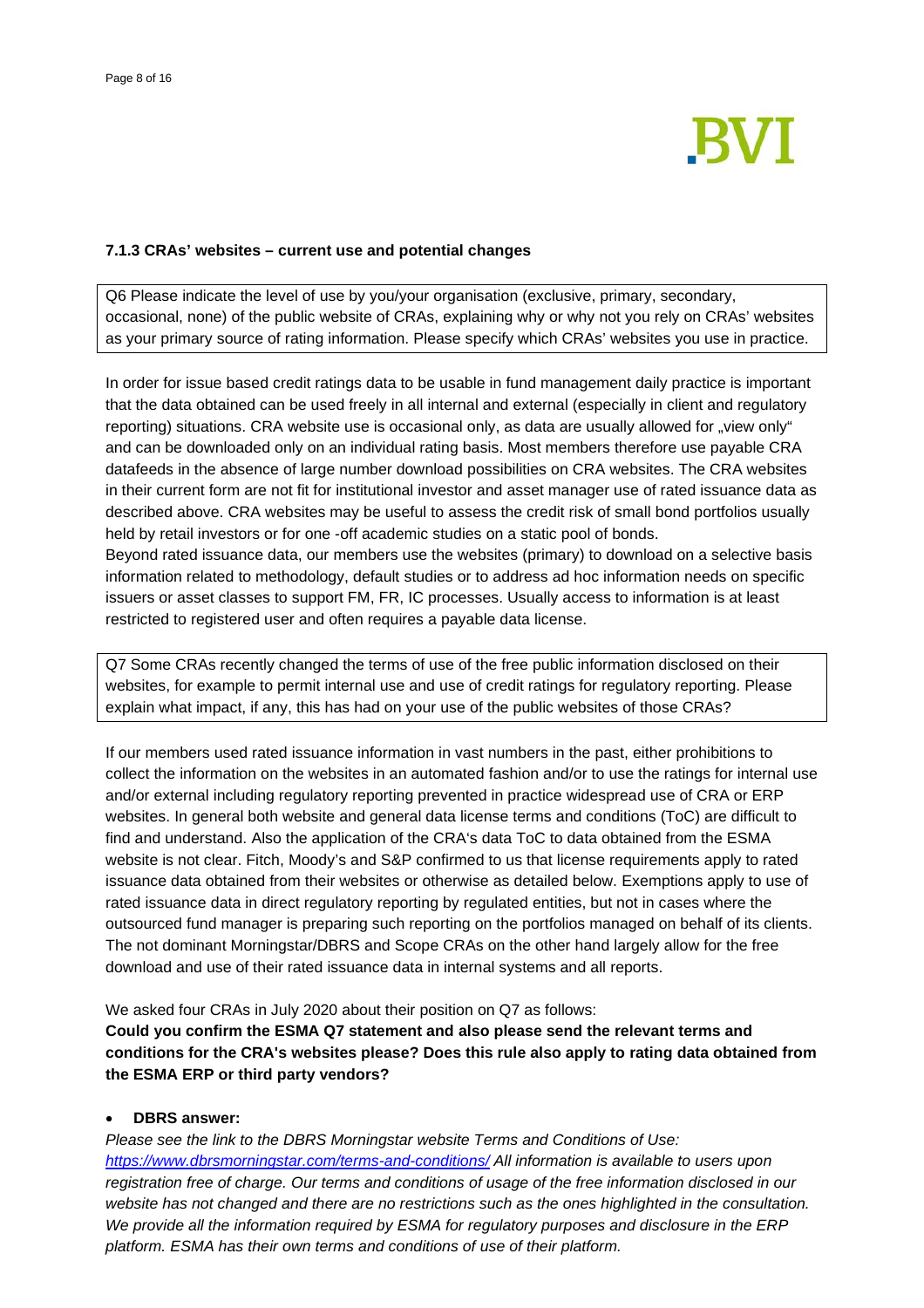

# • **FITCH answer:**

*The wording in the Fitch Ratings Terms of Use is an acknowledgement by Fitch Ratings that certain users, who go to the Fitch Ratings' website, may need to use the information on the website for distribution to their regulators. The wording is not, however, a general license to database or use Fitch intellectual property for commercial purposes. Entities that are managing assets on behalf of regulated entities are not granted a license to use Fitch information by that wording. If you believe that either you, or your clients, may have a need for use of Fitch data, then please obtain a subscription agreement*.

#### • *Moody's answer:*

*Once a credit rating is published on moodys.com, the credit rating and related information are available to self-registered users of the site. There is no fee for being a self-registered user. Self-registered users have complete access to current and historic credit ratings on a look-up basis (that is, not through scraping or computer automation) and, as per our terms of use on moodys.com, may print, copy and use the credit ratings for internal business purposes and in regulatory reporting to a government authority, where required by law or regulation. The Terms of Use may be accessed through: <https://www.moodys.com/termsofuseinfo.aspx?lang=en&cy=global> I can not confirm the usage rights on third party websites. Please refer to the terms of use on these sites and the European Ratings Platform which references the terms of use on www.moodys.com.*

#### • *S&P answer:*

*The Terms & Conditions of S&P's website was last updated on November 26, 2019. The terms can be found at this link: https://www.standardandpoors.com/en\_US/web/guest/regulatory/termsofuse As ESMA maintains the ERP site, we'd suggest the best would be to refer to the terms and disclaimers on that site. Third-party vendors have individual bilateral agreements with S&P Global Market Intelligence, covering use and redistribution of ratings data.*

Q8 Please explain what further changes to CRAs' websites would be necessary in order for you to make the credit ratings published there more useful and easier to access? Please explain the positive and negative impacts to your organisation of implementing those changes.

At least our members would need free access to the website (if possible, without registration) and the possibility to download the necessary ratings information in an automated fashion. Even better would be a direct data feed directly from the CRA. In this case our members would request the rated issuance data as described above based on a list of ISINs shared with the CRA. This datafeed should be coupled with the possibility to request daily automated "delta files" with only those ratings on the issues on the ISIN list on which a rating action occurred during the day.

Positive impacts include lower costs as separately licensed CRA data feeds are no longer needed which today are covering the full rating universe as opposed to the more limited ISIN list based requested data feed needed by our members. Additional advantage is the less error prone automatic upload of the ratings into internal databases and systems.

The market acceptance of all other CRA's beyond the top three agencies could be improved. More CRAs in the ESMA register would be used if their data can be used more easily. In order to facilitate access to all CRAs, ESMA ideally would define the information sharing interface to be offered by all CRAs in the ESMA register both for their websites and to be used by ESMA itself for the ERP data feed. There will be some costs for defining and implementing new interfaces and processes. There are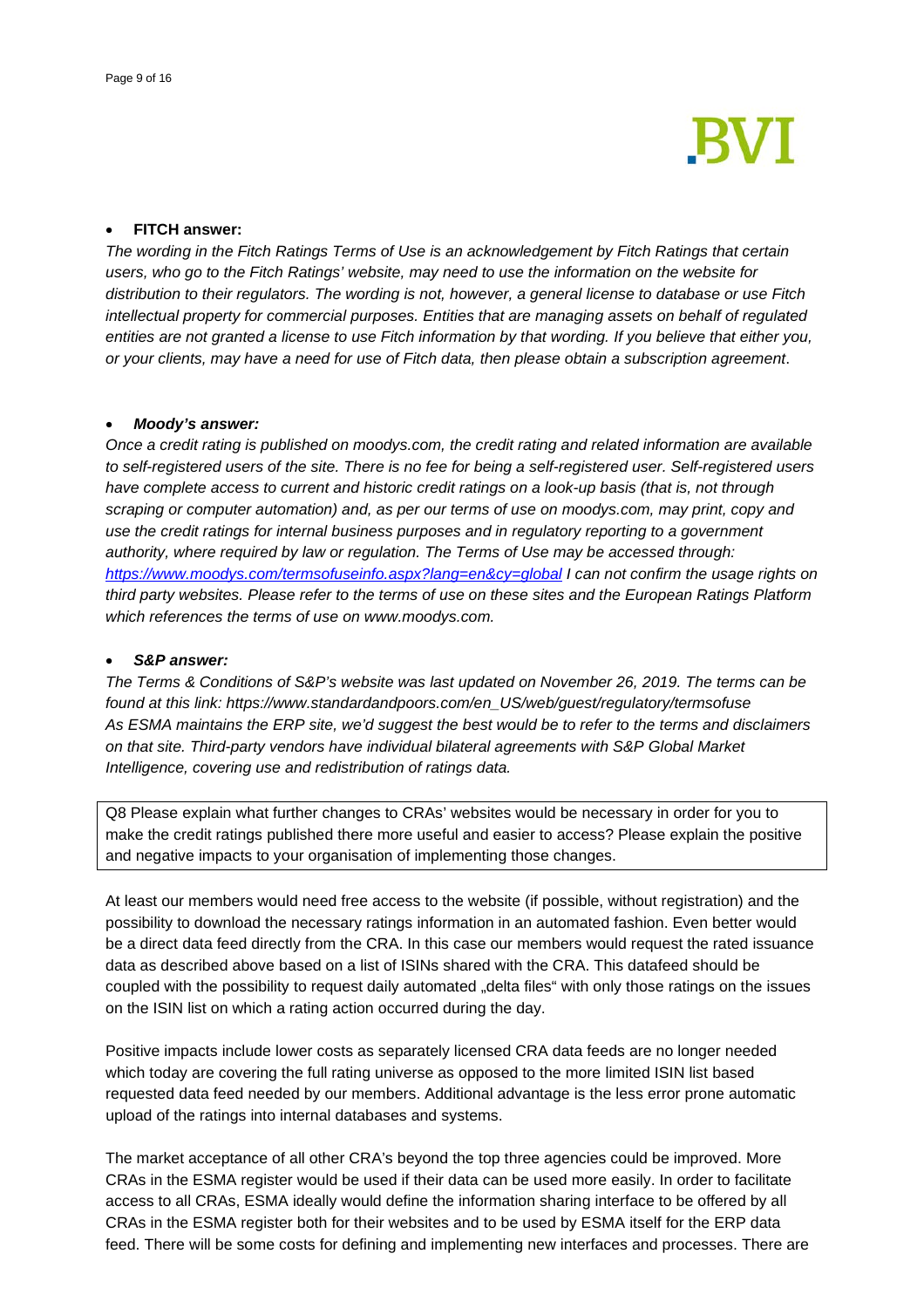

likely also some cost based "carrier fees" for the technical expense to provide customized data feeds to users.

Q9 Please explain the positive and negative impacts to your organisation of making the following changes to CRAs' websites:

### **(A) Making credit rating data freely downloadable in CSV format?**

Making rating data freely available in CSV format is most a welcome move. As stated above our members, however, do not use all CRA ratings and certainly do not want to redistribute the full ratings file. A CSV file with all, perhaps millions of ratings of many or all CRAs, is therefore neither necessary nor can be handled well in practice. Smaller CSV files based on asset classes/regions maybe a solution. Before CSV files can be used questions of cybersecurity (virus protection) need to be addressed and manual intervention is still necessary to use the file.

### **(B) Making credit rating data freely machine-to-machine downloadable in XML or JSON format?**

Our members welcome a credit rating data freely machine-to-machine downloadable in XML or JSON format based on a requested ISIN based rated issue list as explained above as the best way forward.

#### **(C) Making further changes to the terms of use?**

This is the single most important measure for securing use of rating data obtained from the CRA's and/or ERP websites. As simple rated issue data (essentially rating level, ISIN, LEI; date as defined above) lack creativity and is therefore NOT protected per se by IP rights. CRA's like other data sources (exchanges, benchmark providers) use their data source monopoly to force by contract certain obligations on users who need the data, not the least because of regulatory obligations. Therefore ESMA and the CRAs needs to give clear guidance that the defined rated issue data obtained from the CRA's websites directly or indirectly through market data distributers (MDD) such as Bloomberg, Refinitiv or WM-Datenservice can be used freely without need for additional licenses in the whole value chain of asset management both within internal systems as well as externally. External users include custodians/trustees, external fund managers or other service partners which need such data to perform regulatory or contractual requirements on the fund such as investing only in permitted assets. Similarly, free use of rating data in client (both retail and institutional) information and reporting situations independent of the format used, i.e. both durable media (pdf) as well as data files/feeds or websites need to be included in the defined fee and license free use rights. Additionally, the use of individual or aggregated (e.g. average rating of a fund holdings) taking the form of "derived" or "manipulated" data, for example as in CQS, needs to be included in the definition of fee and license free usage. For example, today it does not matter whether ratings are shown directly in a client report or only used as an input factor as license requirements apply in both cases. We saw "derived data" license requests by a large CRA in case of a fund manager detailing only a single figure average fund holdings credit rating in client reports and on its website without even mentioning the name of the CRA's used.

In sum, if there were no restrictions on using the published ratings obtained directly or indirectly from CRA or ERP websites, the current "slicing and dicing" of data licenses according to more and more discrete use cases will need to stop and our members no longer would need to sign contracts for each of their activities for which they use credit ratings as an input. This would be a much more transparent and reasonable approach which would considerable reduce also the existing Data Policy Management workload at our members firms as no or very few license contracts on other CRA services than website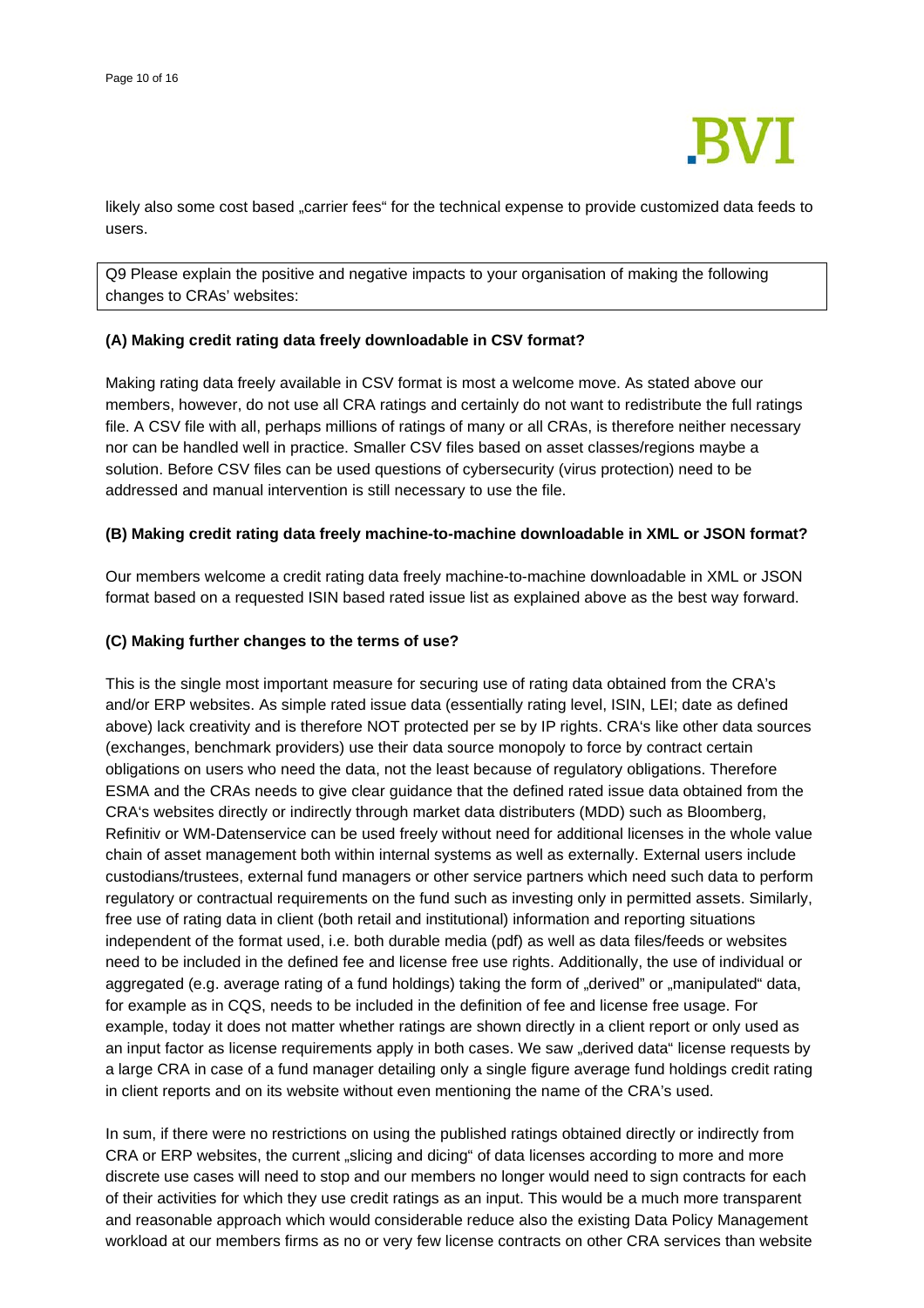

ratings data need to be analysed, understood and implemented going forward. The cumbersome audits could be largely avoided which are used by data sources to create additional revenue streams. Our members regularly report that during the past few years more fees were charged for single activities or reports referencing ratings.

## **(D) Other?**

A particular issue is that some CRA's, such as Fitch, provide the rating datafeeds on the basis of the US S&P CUSIP Global Services identifier system (mainly CUSIP, US-ISIN). However, the use of CUSIP codes requires a separate usage based identifier license paid for by the fund manager ranging from ca. 10000 USD to over 400000 USD for a global active manager according to information obtained from the CUSIP website. Apparently also the MDDs are required by S&P to take out CGS identifier licenses, the cost of which are then passed on to downstream users within the MDD fees. These fees are on top of any fees charged by the CRAs for datafeeds. ESMA therefore needs to ensure that EU based users can obtain ratings data based on an ISIN basis. According to an EU Commission (DG Comp) decision, based on a complaint by BVI and other associations, ISIN identifier issued by S&P can since 2011 be used free of fees based on a so-called USU-ISIN end user agreement. For details, please see: [https://ec.europa.eu/competition/elojade/isef/case\\_details.cfm?proc\\_code=1\\_39592](https://ec.europa.eu/competition/elojade/isef/case_details.cfm?proc_code=1_39592) For similar reasons, UK SEDOL identifiers issued by LSE should be avoided.

Q10 Where you have identified negative impacts to making any of the changes listed in response to Q9 above, please explain whether there are any measures which could be adopted to mitigate these negative impacts.

See above our answers to Q 9, especially Q9 (C).

## **7.1.4 Credit ratings via a paid data-feed – current use and characteristics**

Q11 Please indicate the level of use by you/your organisation (exclusive, primary, secondary, occasional, none) of a paid data-feed as the source of rating information/data explaining why or why not you rely on a paid datafeed as your primary source of rating information.

Paid data feeds are the primary source of rating information given that our members need to deal with thousand or hundreds of thousands of ratings depending on their size and investment focus. Paid rating data feeds either direct or through MDDs are, given the current limitations on CRA data website usage as described above, today the easiest way to get the ratings into our members databases and onwards into FM, FR, IC and RR systems and applications. Data feeds provide up-to-date ratings coverage and allow fast information of rating changes and therefore possibility to consider them on a timely basis in all applications and reports. Our members also rely on paid data because they need to be sure to receive high quality and complete data from the (golden) source. This insurance also hinges on the contracts between our member company and the CRA, although CRA's limit their liability for their data quality. If our members would rely today on free (third party collected) ratings information, there would be no certainty on the completeness of the data and important information e.g. on the reasons for a specific rating action, could be missing. Our members would switch if they could obtain the ratings data via a reliable public data feed.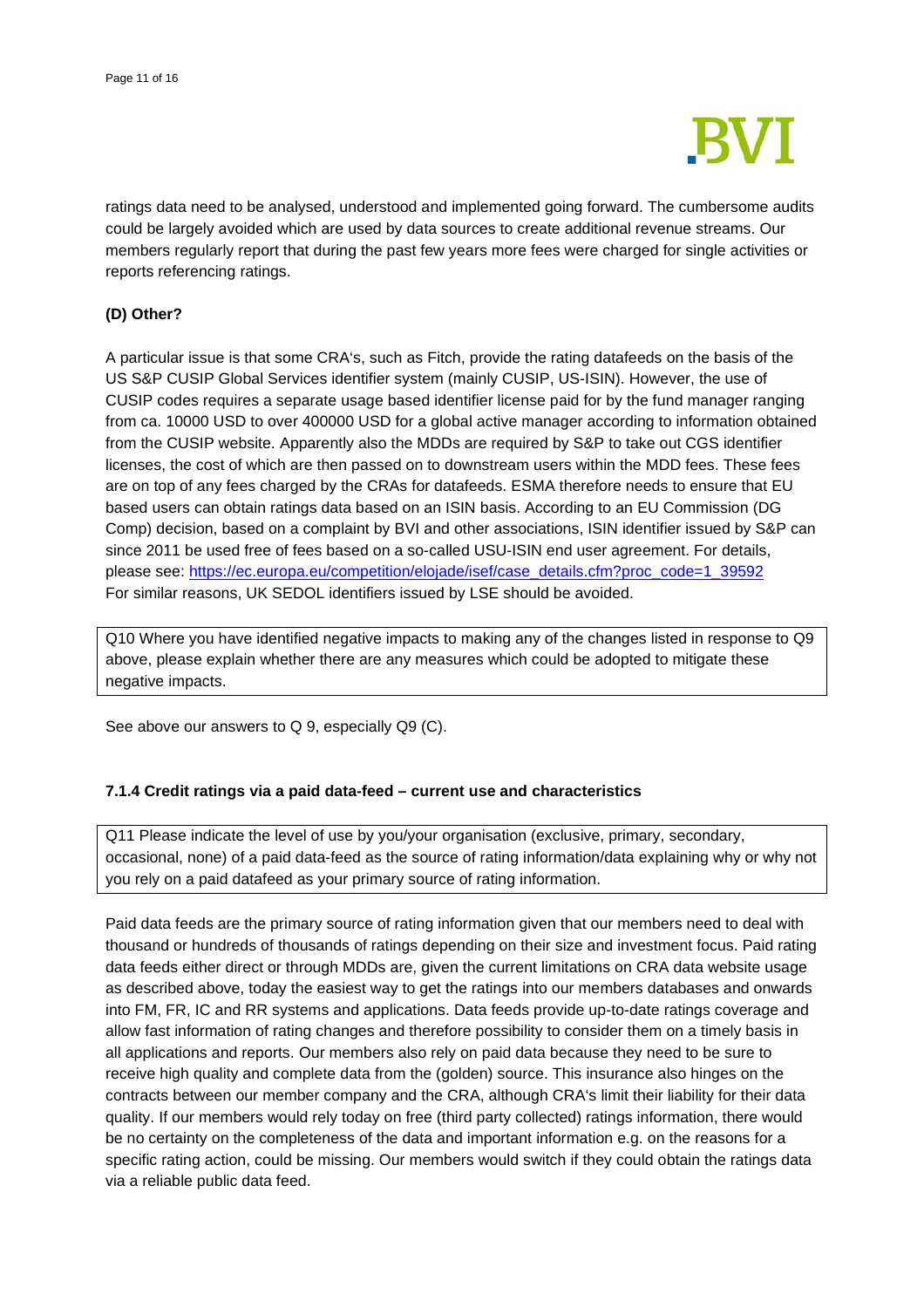

Q12 If you or your organisation relies on a paid datafeed, please describe the characteristics of this datafeed:

### **(A) What is the name of the data-feed and the name of its provider?**

Many of our members receive the three large CRA ratings feeds either directly or indirectly through MDDs. In Germany the local MDD WM Datenservice is mentioned several times. WM Datenservice charges a carrier fee for passing through ratings data in their interface format which is implemented by virtually all banks and fund managers in Germany.

The free use of ratings data in case of indirect use of CRA website data, through market data distributors (MDD) and vendors needs to be defined too, as users may not want to directly access the websites to avoid maintaining a new IT interfaces.

# **(B) Does this datafeed allow for the transmission of credit rating data internally within your organisation and/or to clients, contractors or public authorities (to whom and how is transmission permissible)?**

Our members report different answers ranging from a clear "no" to that the data may be stored and used inhouse for various purposes. Passing data to clients or other service partners of the fund in need of such data requires licenses at all partner levels or licensing of the partner/client by the fund manager. Sometimes clients may receive reports containing ratings without a separate license if the report is in durable media format (pdf) or clients have access only to displayed (but not downloadable) ratings via an internet based reporting tool. Only direct reporting to public authorities by the entity which is obliged by law to report (e.g. insurance company doing Solvency 2 reporting) may be free of licenses. However, the fund manager preparing such reports on behalf of the insurer still must be licensed, for details see above Q7.

## **(C) What is the frequency with which you receive updated rating data through this source (realtime / lag of less than 15 minutes / daily / monthly / quarterly / other)?**

Our members report daily updated data feeds directly or indirectly via MDD obtained from the CRAs.

## **(D) In which format (e.g. XML, CSV, JSON, other) do you currently receive rating data?**

Our members report daily updated CSV or WM-Datenservice data feeds.

# (**E) Which specific data characteristics does the rating data you currently receive include (e.g. rated instrument ISIN, rated entity LEI, CRA LEI, date, solicitation status, endorsement status…)?**

Our members report without completeness the following attributes: Issue/Issuer Rating, ISIN, Issuer ID, Issuer Name, Rated Entity LEI, Rating Type, Date, Alert Code, Ratings Suffix, Rating Trend, Rating confirmation.

## **(F) Which coverage of rated entities/instruments does the rating data you currently receive include (e.g. which geographic zones, asset classes etc)?**

Our members report interest in or usage of ratings of Global Issuers (Corporates, Financial Institutions, Insurance, International Public Finance, Sovereigns, Utilities), Structured Finance (Asset-Backed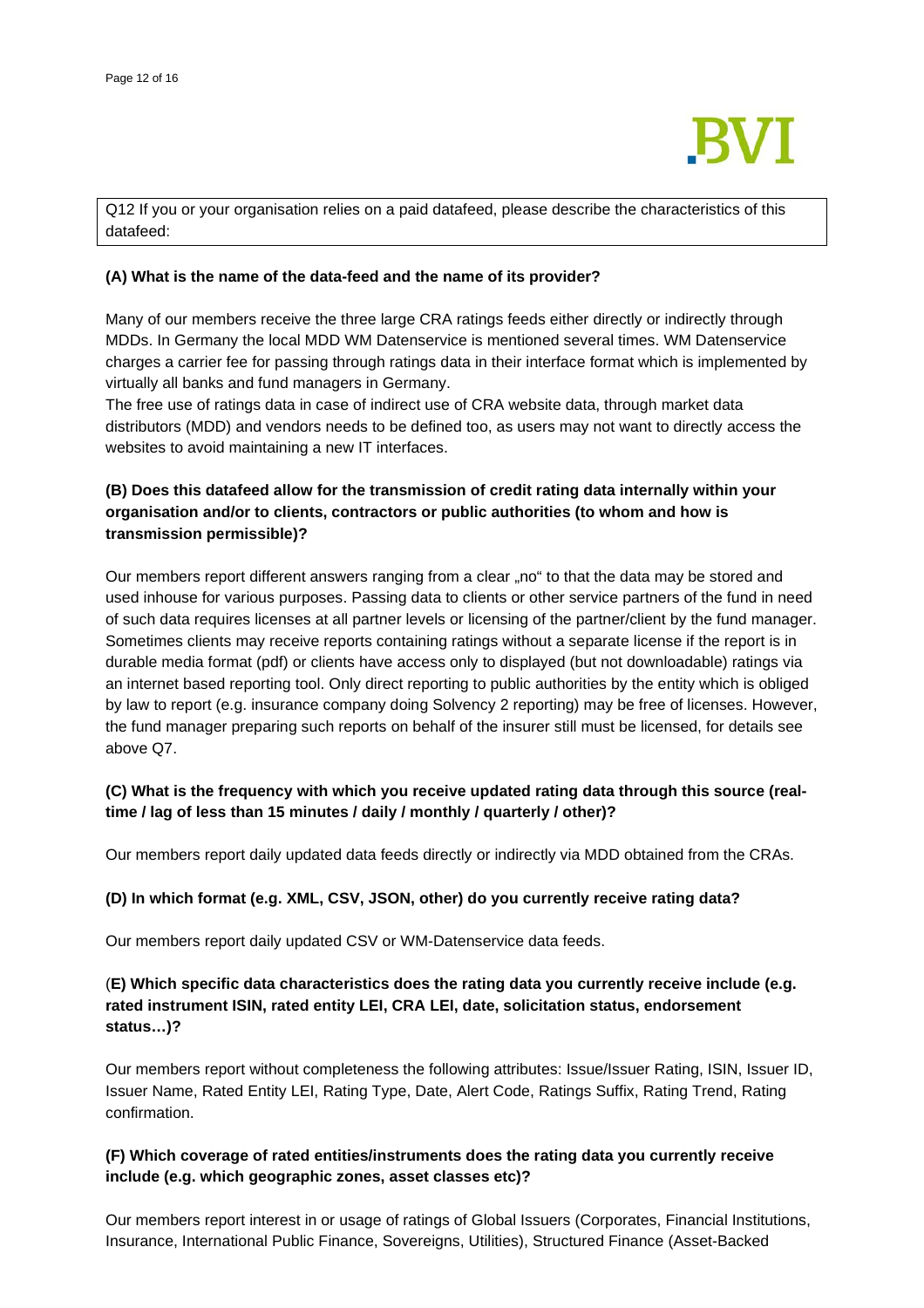

Commercial Paper, Asset-Backed Securities, Structured Credit, Commercial Mortgage-Backed Securities, Residential Mortgage-Backed Securities).

### (**G) Which CRAs' ratings are included in the rating data-feed?**

Our members report nearly exclusively usage of S&P, Moodys, Fitch feeds.

## (**H) Does your subscription include other CRA products or services (e.g. press releases, ratings reports, data models, methodologies, research papers etc.)?**

Our members report that these items are usually not included in contracts for ratings data but require a separate subscription. Please see also answer to Q12 (i) below.

**(I) Please provide the total fees paid by you or your organisation in 2019, 2018 and 2017 to access and use credit rating data. If your organisation pays a fee to more than one entity (***e.g. several CRAs/ CRA affiliates/data service providers/Intellectual Property right holders etc***) please break down the fee per entity. Please provide explanations as necessary.** 

BVI does not collect this information from its members. Information obtained from market participants, however, suggests regular annual fee increases well above inflation, coupled with additional fees associated with new data licenses, and increasingly additional revenue generation through regular CRA audits. For instance, one of our top ten members has witnessed a fee increases between 2016-2020 for issuer/issue ratings only for internal purposes about all three rating agencies (S&P, Moodys and Fitch) in average of 60 per cent.

Audits regularly lead to claims of insufficient licensing in the past and requests for payment of additional fees. Two members were recently faced nearly 1 million USD retroactive fee claims each by a CRA following an audit.

Fee negotiations with CRA are extremely difficult to engage in. CRAs - unlike exchanges under MiFID do not need to publish pricelists. Fees are based supposedly on usage requirements which are apparently determined based on lists of detailed questions (statements of use). Our members need to fill in prior to receiving the individual data license agreements. The price formation on the license agreement cannot be verified in any meaningful way. For example, we are aware of a member which after terminating a paid rating research subscription was not able to reduce the fees on the remaining data feed because the CRA claimed that the combined research and data feed fee was originally based on a "new client" discount which had evaporated at the time of the negotiation. The member had no way to verify this claim for lack of historic pricelists and could not reduce the payable amount on the needed data feed either.

The same situation arises with regular price increases. There are no new pricelists and it is difficult to engage any CRAs in a meaningful discussion on the reasons of price increases. CRA's like other data sources usually justify price hikes in abstract terms referring to the value of their data which is exploited by the fund manager. Attempts in negotiations to limit base price increases to e.g. the cost of data production increase at the CRA level are futile as CRA's - unlike exchanges under MiFID - are not required to make their cost of data production public. Users therefore have to accept fee increases set by the dominant three CRA oligopoly. In rare cases the fund manager is able to engage in effective price negotiations but only if and when the asset manager can terminate one CRA data license and continues to use only two out of the top three rating agencies. Increased coverage and market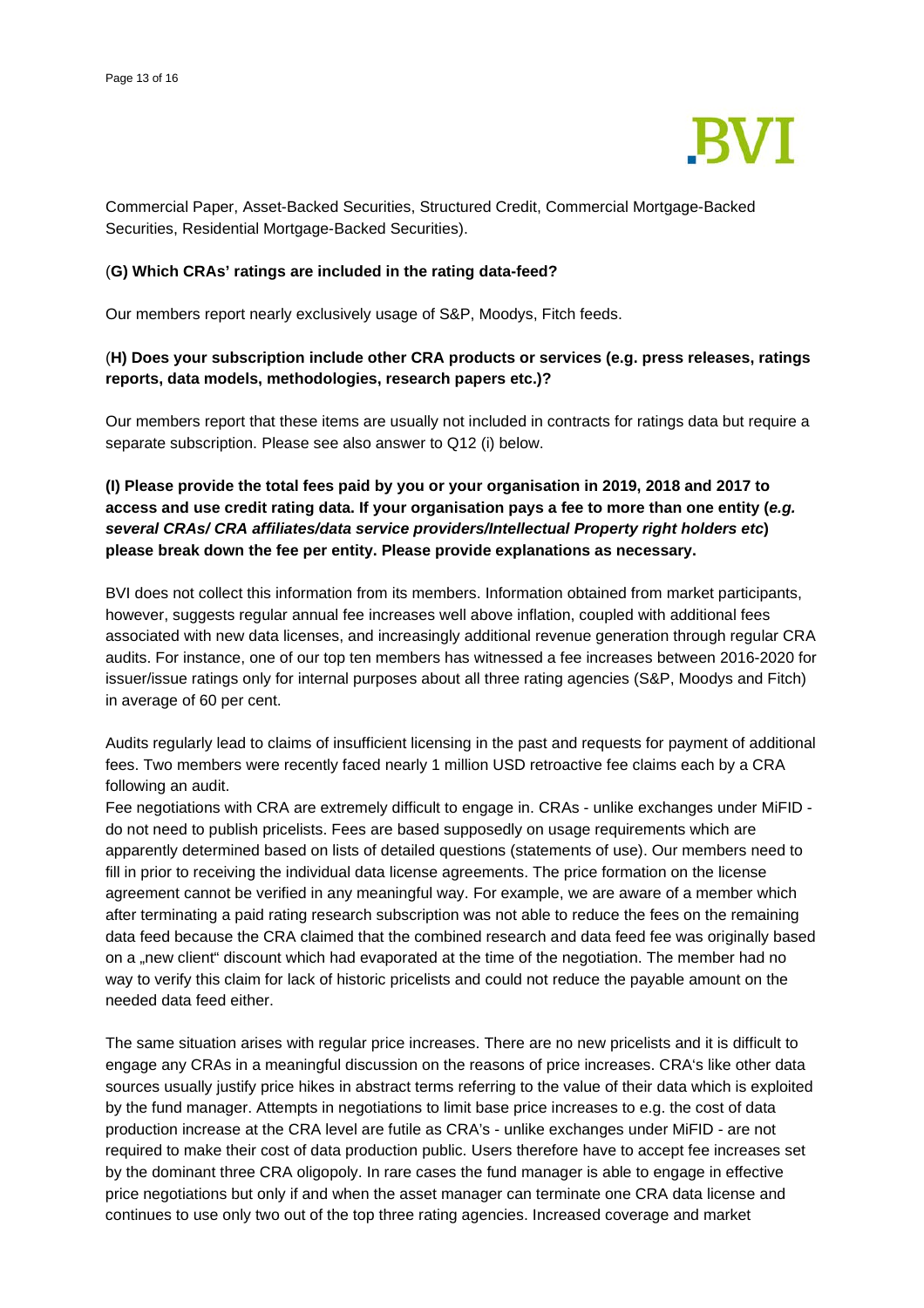

acceptance by junior CRA's will hopefully help to break the dominant market position of the large CRA's in the longer term.

To illustrate the situation, we give the example of the issues associated with CRA Price and Data License Polices faced by just one member:

#### *1) Lack of transparency*

*There is no price list when asking services from the rating agencies. The member was told that their peers pay double without any proof of this claim. It is, however, not easy to compare business needs across companies. The lack of pricelists enables the rating agencies to increase the fees on other services to compensate for any contract terminations.* 

### *2) Restriction of use*

*Burdensome Statement of Use without knowing the pricing impact of the intended use information. For example a ratings subscription for one region was changed into a multi-region license at double the price. When the fund manager wanted to reinstate the one region only license, the price did not decrease.*

### *3) Bundling of services*

*Fund managers end up paying for services they do not need, because they are bundled with other data feeds. Cancellation would result in a sharp increase in costs. For example, a price of X would be charged for the data feed itself, plus an additional price of Y for a certain number of data users in the firm. However, if subsequently a request is made to reduce the previously agreed number of users, the CRA's often refuse such request, claiming that it is a bundled price. In such a case, reducing the service to the data feed without any additional user licenses does not help either as this will only lead to*  the situation that continuing the use of two services is cheaper than maintaining only one. Even if *certain ratings data is not used in practice, the mere possibility of using it is enough to charge additional costs.* 

*There is also a lack of flexibility of license agreements. For example, a fund manager will try to obtain multi-year license agreement to achieve price stability over a predetermined period, e.g. 5 years. However, contractual adjustment thereafter because of to changes in the market are difficult, not the least because the bundled nature of this type of agreement prevents any cost reduction thereafter. For example, even if data license cost are based on asset under management it is difficult to reduce fees in spite of outflows or market based value losses on assets under management. This issue is of particular relevance given the market losses during the COVID-19 crisis.* 

#### *4) Service agreements per department and not per user*

*Some CRA license agreements delete the possibility of paying per user for the data licence. This also renders it impossible to cancel only one or two users on the licence.*

## **7.1.5 Credit ratings via the ERP – current use and potential improvements**

Q13 Please indicate the level of use by your organisation (exclusive, primary, secondary, occasional, none) of the ERP, explaining why or why not you rely on the ERP as your primary source of rating information.

A few of our members use the ERP usually for selected inquires only, for example in FR. One or two stated to explore a more frequent use of the ERP and are in the process of analysing the pros and cons comparing ERP with the CRA data feeds. Work is in progress.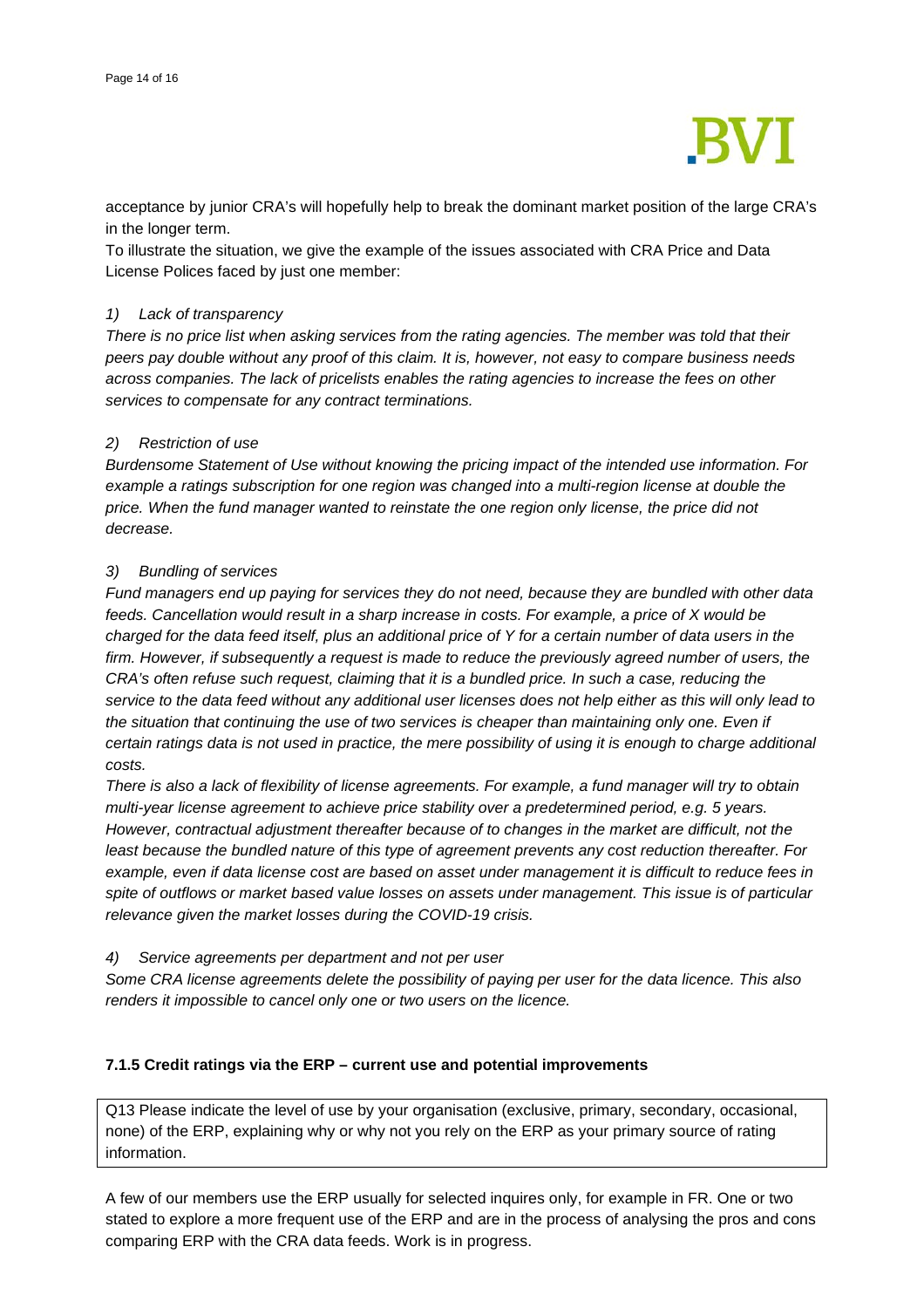

Q14 Please explain what specific changes to the ERP (e.g new technical functionalities, data presentation and accessability) would be necessary in order for your organisation to use it as your primary source of rating information?

As discussed above the same improvements suggested or the CRA websites necessary to support institutional use of thousands of issue rating data are required for the ERP. The possibility to download or better receive via datafeed the requested ratings and ERP ToC which clarify the fee and license free use along the whole value chain of asset management are essential. The ERP has the added advantage of providing a single secure and permanent access point to all ESMA registered CRAs. This would require the use of only one instead of many interfaces and would further limit cost to the industry as a whole and its millions of investors. With the ERP being the database of databases, additional filters may be needed on top of those discussed for the individual CRA website, for example to be able to request data feeds based on selected CRAs (CRA LEI) only. The ERP EOD datafeed would have to incorporate the rating changes during the same day. If the ERP could become the EU's single access point /database for ratings data there would be no need to maintain basic free rating data feeds at the individual CRA websites.

Q15 Please explain the positive and negative impacts to your organisation of making the credit ratings on the ERP and indicate if you are in favour of such changes:

Please see above for the positive impacts on reducing the current cost and effort on maintaining individual and multiple interfaces for payable CRA datafeeds at all steps of the asset management value chain. Cost savings to the order of millions of Euros could be saved by the industry for the benefit of the investor.

## **(A) Freely downloadable in CSV format?**

As discussed above, the same improvements suggested on the CRA websites necessary to support institutional use of thousands of issue rating data are required for the ERP. The possibility to download the requested ratings and ERP ToC which clarify the fee and license free use along the whole value chain of asset management are essential requirements. This would be great step because of the possibility to upload the necessary data automatically. This would require the use of only of one instead of many interfaces and would further limit cost to the industry and investors.

#### **(B) Freely machine-to-machine downloadable in XML or JSON format?**

See above answer to Q14.

#### **(C) Making further changes to the terms of use?**

The ERP website TOC are not helpful as they perpetuate legal uncertainty: "Users should refer to the terms of use of third parties who provide ESMA with material appearing on the ERP website." [https://registers.esma.europa.eu/publication/searchRegister?core=esma\\_registers\\_radar](https://registers.esma.europa.eu/publication/searchRegister?core=esma_registers_radar) As discussed above the same improvements suggested on the CRA websites necessary to support institutional use of thousands of issue rating data are required for the ERP. ERP ToC which clarify the fee and license free use along the whole value chain of asset management are essential. For details please see answers to  $Q7$ ,  $Q$  11(C), (D), and 12 (I).